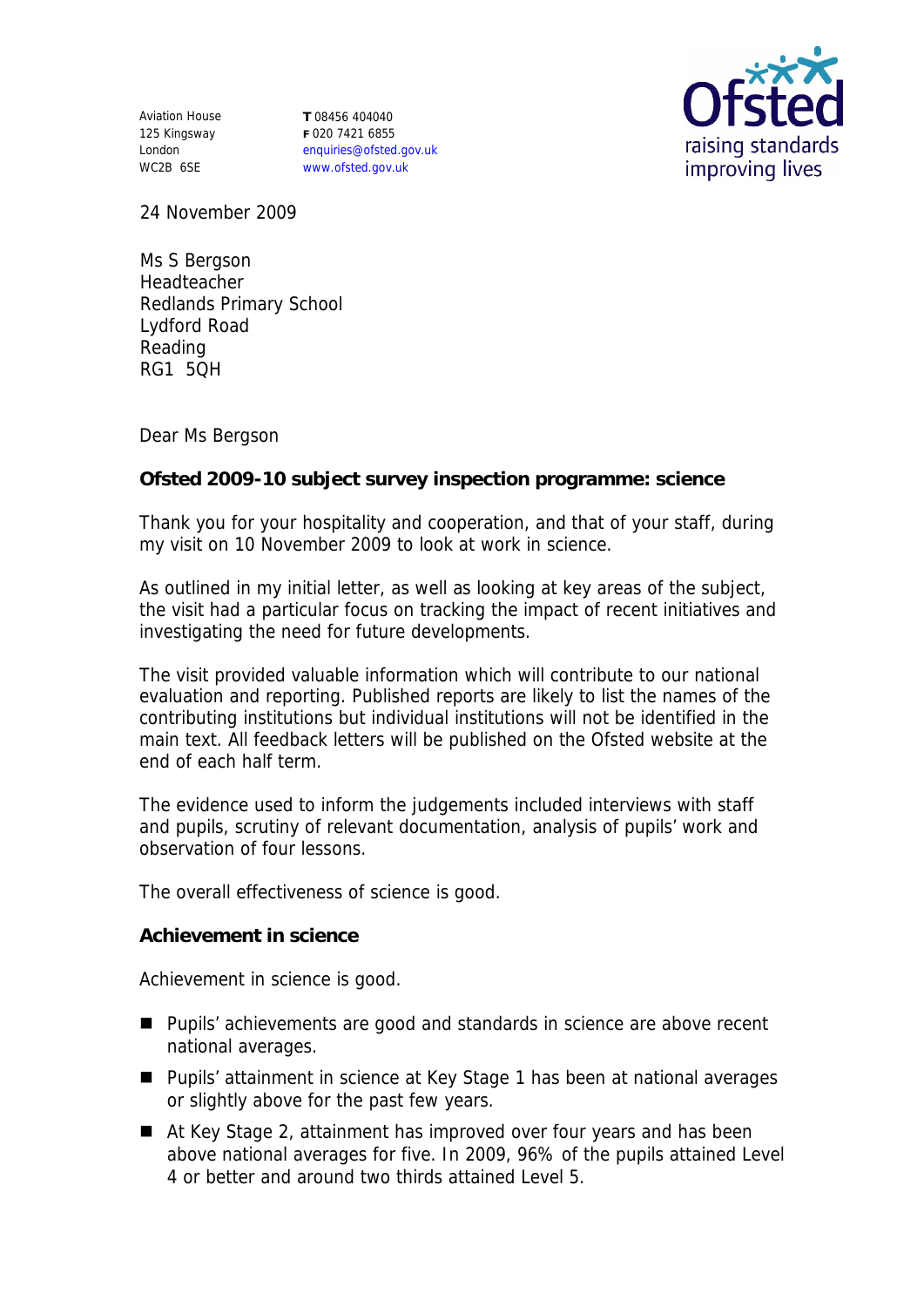- Of particular note is the good progress made by pupils with special educational needs and/or disabilities and those who are at an early stage of learning English.
- Overall progress from Key Stage 1 to Key Stage 2 is good. Value-added data put the school in the top third of similar schools. In 2009, 60% of the pupils in Year 6 made 18 points of progress from Year 1 to Year 6.
- The pupils work well in their science lessons and clearly enjoy the emphasis that is put on investigations. Their behaviour is good and they cooperate well with each other. A constructive but supportive working atmosphere in lessons helps to foster a cheerful and positive approach to learning.

**Quality of teaching in science**

Teaching in science is good.

- Teaching is good and the teachers are confident and well-prepared. Science lessons are clearly inclusive and are planned successfully to engage the full range of pupils' ability and confidence.
- Investigations are a prominent part of the way science is taught in the school. This is especially noticeable in Key Stage 1 where the investigations are linked carefully to the day-to-day lives of the pupils.
- At Key Stage 2, the investigations are challenging and successfully help the pupils to understand and explain appropriate scientific concepts.
- Teachers use information and communication technology (ICT) well to introduce their lessons, to illustrate concepts and give attractive examples. However, the school has some data-logging equipment and an ICT suite, but their use is not yet fully integrated into science lessons.
- Teaching assistants provide high levels of support and encouragement, not just to those with specific special educational needs and/or disabilities, but to other groups as well. Teaching assistants are well-qualified and experienced.
- Some starter activities go on for too long and the pupils fidget a little. In addition, in a minority of lessons, some learning outcomes are not clearly thought through and some pupils are unsure as to how to proceed.
- Assessment is a key strength of the science provision. Tracking and monitoring of pupils' progress is comprehensive and informative. Assessing Pupil Progress is being developed in line with national guidelines.
- Marking is carried out well and pupils' work usually contains helpful, colour-coded comments and encouragement.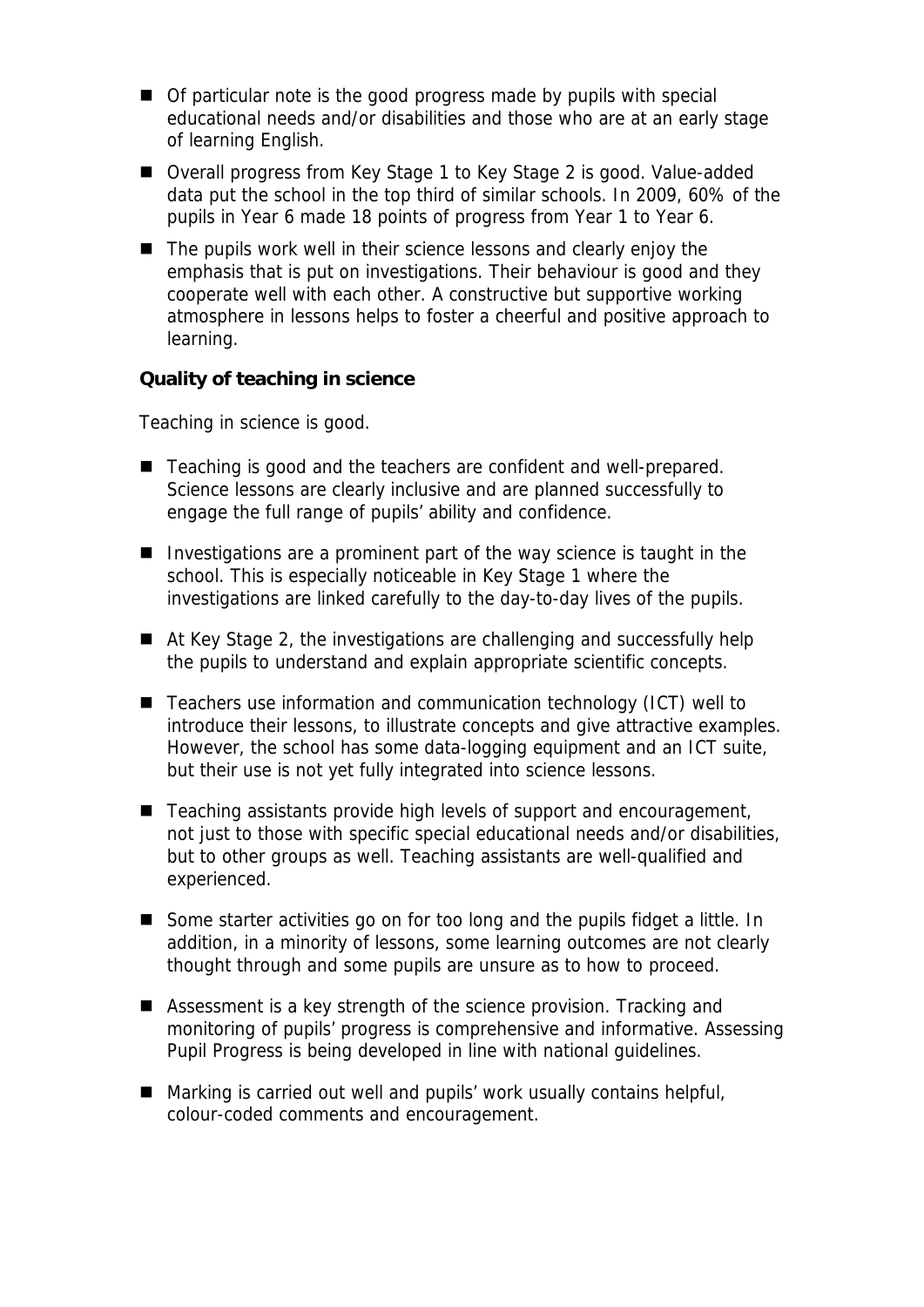## **Quality of the science curriculum**

The quality of the science curriculum is good.

- The science curriculum is planned and implemented well to ensure full coverage of the National Curriculum programmes of study.
- $\blacksquare$  The emphasis on investigations and practical work is successfully embedded in the curriculum and also means that the full range of pupils' abilities are included in science activities.
- Schemes of work in science are thorough. The science provision is part of the focus for development in 2010/11 and the science coordinator has embarked on an extensive revision with more skills focus.
- Teachers' short-term planning is good and shows imagination and flair in translating the schemes of work into interesting and challenging activities.
- Enrichment is good. The school is situated in a built-up area, has very little open space except for an asphalt playground and has to find local open spaces for the pupils to get experience of activities related to ecology and conservation. In addition, there is a good variety of enrichment activities and trips.

**Effectiveness of leadership and management in science**

Leadership and management in science are good with some outstanding characteristics.

- Science is led and developed well in this school. The subject is supported very effectively by senior managers whose assessment of the provision is both accurate and highly evaluative.
- The science coordinator is a well-qualified specialist who leads the development of the provision with skill and enthusiasm. She is supported well in her role by senior managers and is currently attending some local authority professional development aimed at science coordinators.
- Other teaching staff have been supported in teaching science by internal training sessions. Little external science training has taken place for teachers over the past few years.
- Specialist resources for science are good and include digital microscopes and cameras. Health and safety is promoted well in practical work.
- Teaching assistants are well-qualified and experienced and are deployed effectively to support the pupils.

**Areas for improvement, which we discussed, include:**

- developing more ICT activities for pupils in science lessons
- **P** providing more external opportunities for science-specific training for teachers
- completing the new schemes of work for science.